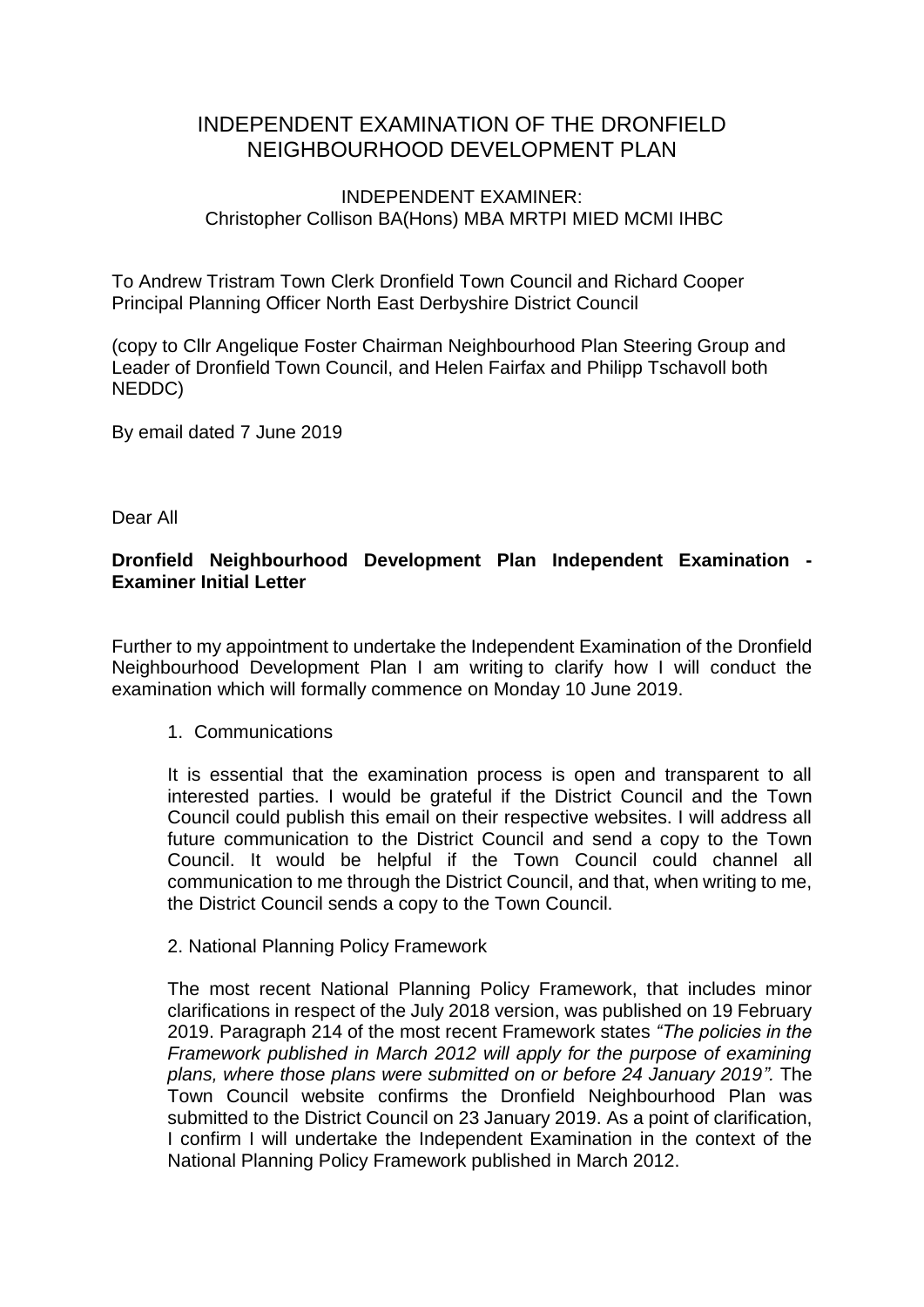#### 3. Examination documents

The District Council has provided me with copies of the main submission Neighbourhood Plan documents; each of the Regulation 16 representations received during the publicity period; and a copy of the District Council representations. I have access to supporting documents, additional to the main Plan documents provided to me, on the District Council website and the Town Council website. I understand an Addendum to the Strategic Environmental Assessment Screening and Habitats Regulations Assessment Screening Report is currently being prepared which will be published and submitted to me.

All documents that are sent to me should be available for inspection by interested parties. This is best achieved through publication on the District Council website.

I have looked at the main submission Plan documents. Subject to my later detailed assessment I have not identified any obvious fundamental flaws in the submission documents that would lead me to advise the examination should not proceed. If I find that there are significant issues which may prevent the Neighbourhood Plan meeting the Basic Conditions and other requirements, that cannot be addressed through modifications, I will notify you during the examination.

I have asked the District Council to advise me what are regarded by the Local Planning Authority as the strategic policies of the Development Plan applying in the Dronfield Neighbourhood Area.

I am providing an opportunity for the Town Council to comment on the representations of other parties. There is no obligation on the Town Council to offer any comments but this opportunity can prove helpful where representations of other parties include matters that have not been raised earlier in the plan preparation process. The Town Council should submit any comments to me, via the District Council, no later than 12.00 noon on Monday 24 June 2019. The Town Council may, at an earlier date, submit its comments, or confirm it does not intend to submit any comments on the representations. Any Town Council comments should be published on the District Council website. Town Council comments must not include new evidence.

#### 4. Independence

From my initial review of the Neighbourhood Plan documents it would appear that there are no conflicts of interest that would call into question my independent status. I will keep that matter under review throughout the examination.

## 5. Visit to the Neighbourhood Plan area

After I have thoroughly reviewed the Neighbourhood Plan documents, representations, and any comments of the Town Council, I intend to visit the plan area as this will assist me in understanding the nature of the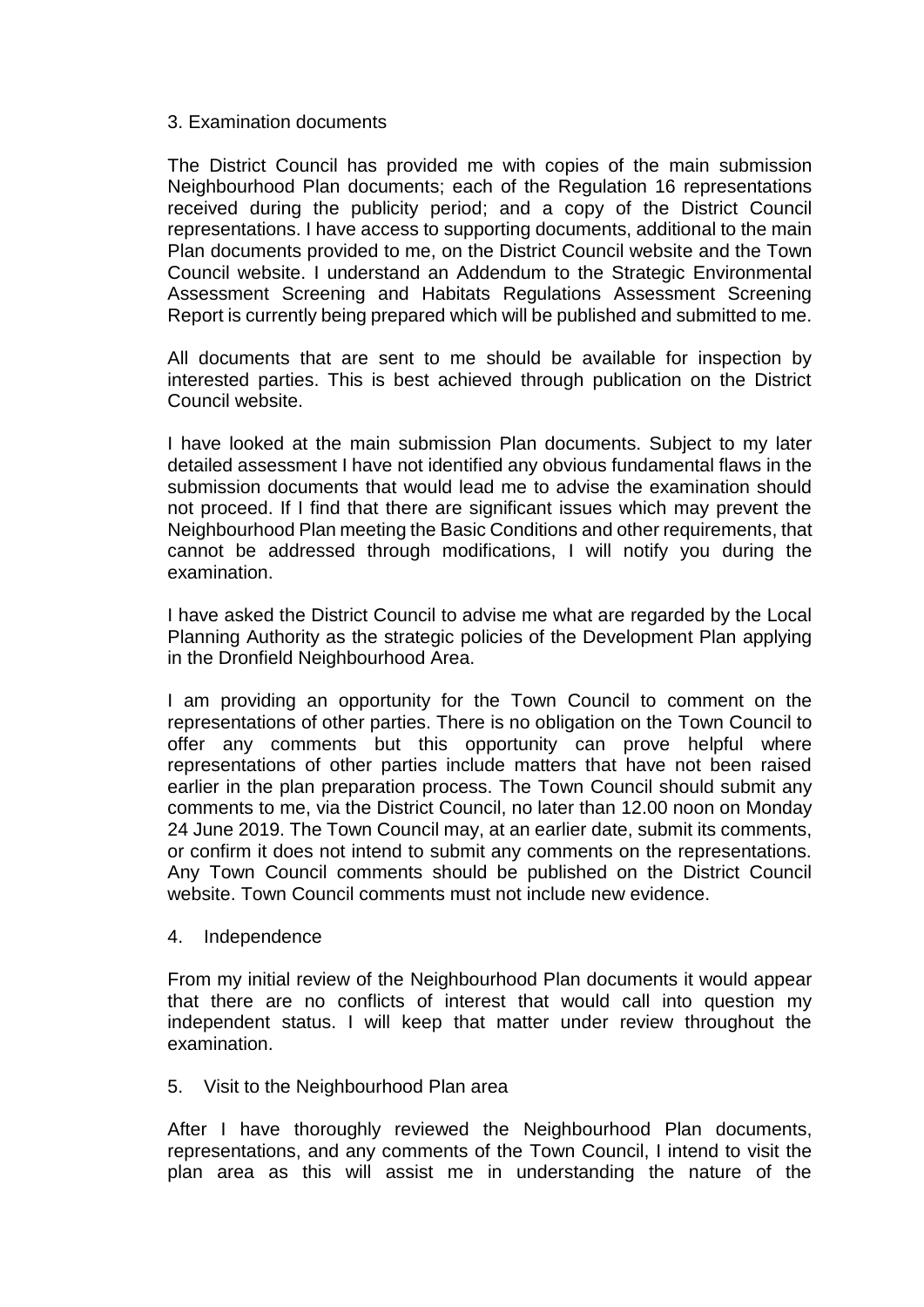Neighbourhood Plan and points made in representations or comments, and help me decide if there are any issues to be clarified. I will undertake this visit on an unaccompanied basis as it is important that there should be no perception that I have heard additional representations.

#### 6. Clarification procedure

I may at any time during the Independent Examination seek written clarification of any matters that I consider necessary. I will direct any request for clarification to the District Council, copying in the Town Council. I will request any response is agreed as a joint response of the Town and District Councils. Any request for clarification and any response should be published on the District Council website.

At this stage I request a clarification as follows: Paragraph 1.1.5 of the SEA/HRA Screening Report states *"In forming its determinations, consultation will be undertaken with the three statutory consultation bodies designated in the regulations (Historic England, Natural England and Environment Agency) as well as North East Derbyshire District Council on whether a SEA and HRA is required*". Please confirm all three statutory bodies (Historic England, Natural England, and Environment Agency) were consulted in respect of the SEA Screening, and Natural England were consulted with respect to the HRA Screening.

I am proceeding on the basis that the examination can be concluded without the need for a hearing. At any time before I issue my final report, I may call a hearing if I consider this is necessary to ensure adequate examination of any issue, or to allow a person a fair chance to put a case.

#### 7. Examination timetable

The main determinants of how long the examination will take are firstly the number and complexity of the Neighbourhood Plan policies; the clarity of supporting evidence; and the number and nature of representations. Assuming a hearing will not be necessary, and I receive a satisfactory Addendum to the Strategic Environmental Assessment Screening and Habitats Regulations Assessment Screening Report during June 2019, I anticipate that in early July 2019 I will be able to send a confidential draft of my report to the District Council and the Town Council to allow an opportunity to check whether there are any factual errors. This will not be an opportunity for any further representations to be made.

## 8. Procedural questions

I would be pleased to address any questions relating to the examination process that the District Council or the Town Council may have.

I should be grateful if the District Council and the Town Council could acknowledge receipt of this email.